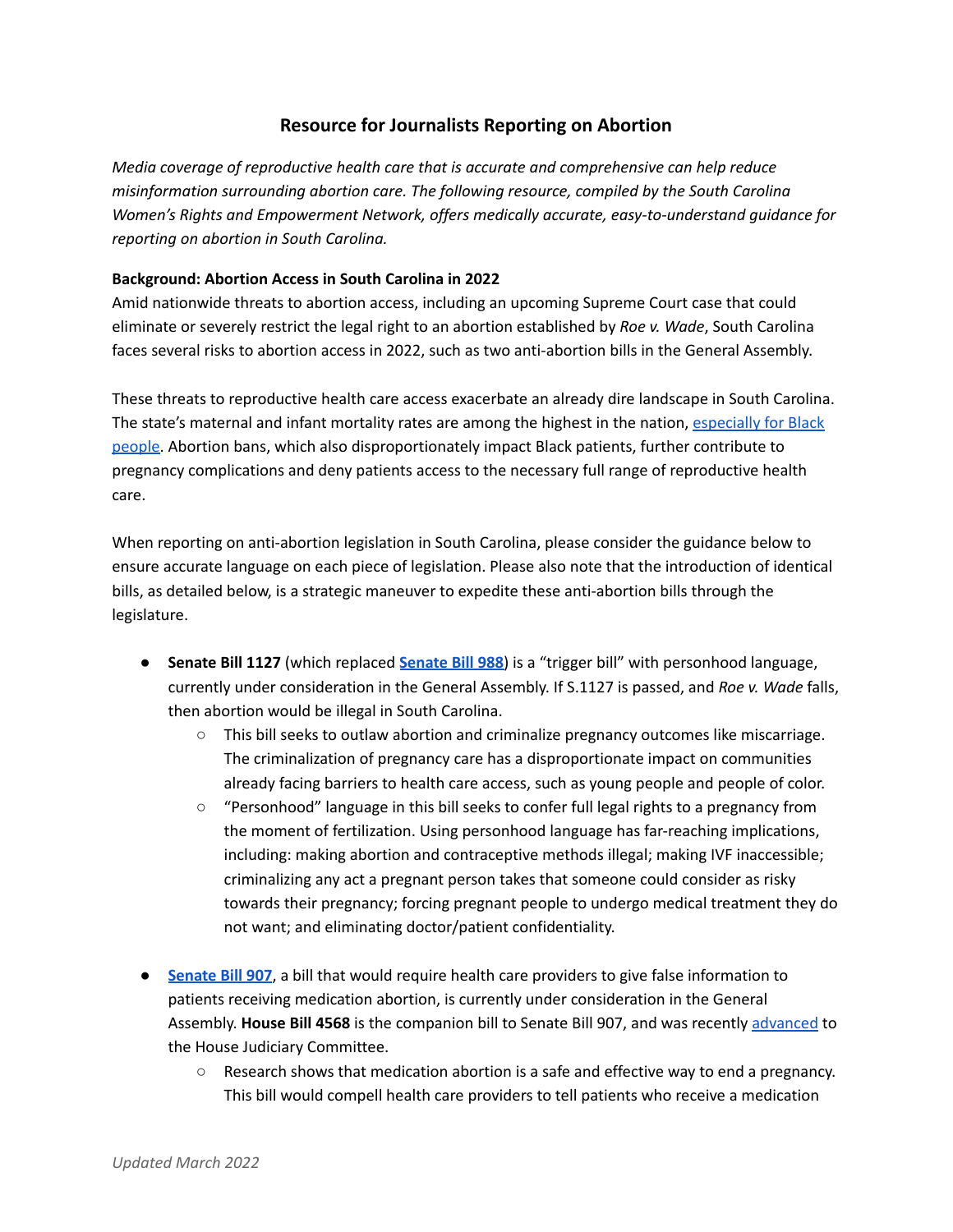abortion that they can "reverse" the medication they've taken, even though there is no scientific or medical evidence that shows this is possible. It is not recommended by any major medical associations and there have been no clinical trials or credible data.

- Trust between a patient and their health care provider is essential to the informed consent process and legislative interference that requires clinicians to misinform patients is a threat to public health.
- The **"South Carolina Fetal Heartbeat and Protection from Abortion Act"** is a currently inactive abortion ban signed into law in 2021.
	- Litigation around this near-total abortion ban continues despite federal and lower court rulings [temporarily](https://apnews.com/article/abortion-health-business-henry-mcmaster-ultrasound-27431d4ad11dd38ac6aa8f1ecdab9330) blocking the ban.
	- Signed into law in 2021, this near-total ban prohibits abortion as early as around five or six weeks of pregnancy. This ban kicks in when there is any kind of detectable embryonic cardiac activity, which happens around five or six weeks of pregnancy in most cases, and does not guarantee that the pregnancy will be viable. This cutoff was determined arbitrarily by politicians, and is not based on any medical standards.
	- The use of the word "heartbeat" in this bill's title intentionally misrepresents the facts of fetal development. A fetus develops a heart throughout the entire duration of a pregnancy and the electrical activity picked up on an ultrasound at around six weeks of pregnancy is not the sound of a heart beating –it is created by the ultrasound machine, which translates waves of electrical activity into a noise the patient can hear.

### **General Guidance on Reporting on Abortion**

### *Focus on people's autonomy and choices*

All abortion stories should be presented as equally valid and treated with compassion, rather than distinguishing between abortions as "elective", "necessary," "good," or "bad." Similarly, do not describe abortions that are self-managed outside of a clinic setting as 'back alley,' 'coat hanger,' or 'dangerous and illegal,' as these outdated terms stigmatize people who get abortions in ways that fit their circumstances and their ability to access care.

### *Provide context on barriers to abortion access*

There is no other health care that faces as many medically unnecessary restrictions as abortion care. When writing about barriers to abortion access, it's important to remember that these barriers are not the result of chance or nature, they are politically motivated restrictions put in place by certain lawmakers. When describing how difficult it can be for a person to access abortion, be specific about why this is the case, whether it's due to insurance coverage restrictions or lengthy waiting periods at clinics.

#### *Refer to 'people' not only 'women'*

The right to decide if, when, or how to have children is a human right, not just a woman's right. Using gender-neutral language like "people" and "parent" is the most accurate way to represent the reality